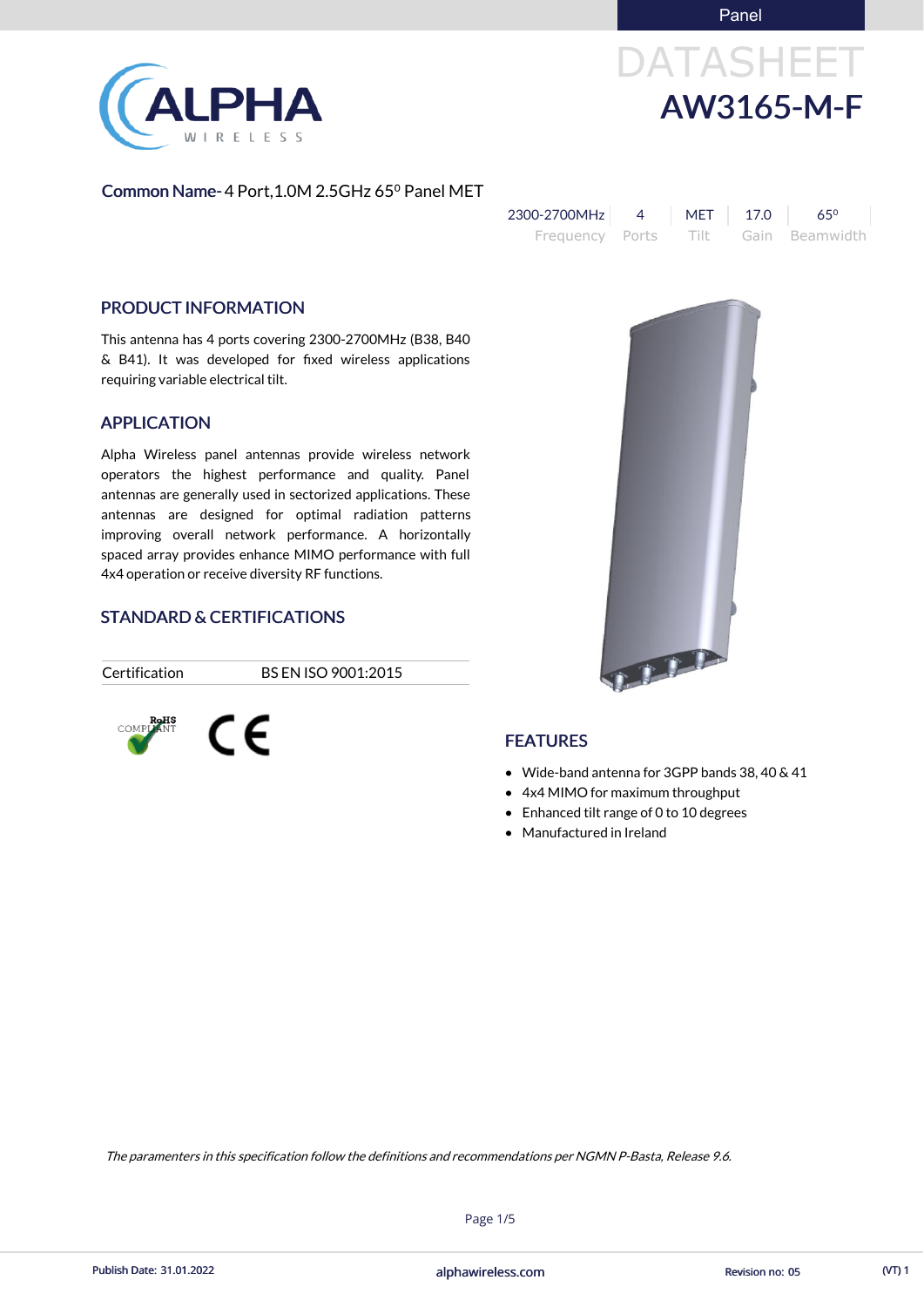

# AW3165-M-F

### TECHNICAL SPECIFICATION

| <b>Electrical Specifications</b>                |       |            |                     |
|-------------------------------------------------|-------|------------|---------------------|
| <b>Frequency Range</b>                          |       | <b>MHz</b> | 2300 - 2700MHz      |
| Polarisation                                    |       | Degree     | +/-45° Slant Linear |
| Gain                                            | Basta | dBi        | $16.8 \pm 0.5$      |
|                                                 | Max   | dBi        | 17.3                |
| Azimuth Beamwidth                               |       | Degree     | $65^\circ$          |
| Azimuth Beam Squint                             |       | Degree<    | $3^\circ$           |
| Elevation Beamwidth                             |       | Degree     | $7^\circ$           |
| <b>Electrical Downtilt</b>                      |       | Degree     | $TOo - T10o$        |
| <b>Electrical Downtilt Deviation</b>            |       | Degree<    | $1^{\circ}$         |
| Impedance                                       |       | Ohms       | 50                  |
| <b>VSWR</b>                                     |       | $\prec$    | 1.5                 |
| <b>Return Loss</b>                              |       | dB         | 14                  |
| Isolation                                       |       | dB         | 25                  |
| Front to Back Ratio: Total Power +/-30°         |       | dB         | 30                  |
| Upper Sidelobe Suppression, Peak to 20°         |       | dB         | 17                  |
| $\vert$ Cross-Polar Discrimination (0 $\vert$ ) |       | dB         | 16                  |
| Maximum Effective Power Per Port                |       | W          | 150                 |

### Representative Pattern Files





For radiation pattern files, please login at www.alphawireless.com

### alphawireless.com

Publish Date: 31.01.2022 **Revision no: 05** CVT) 1

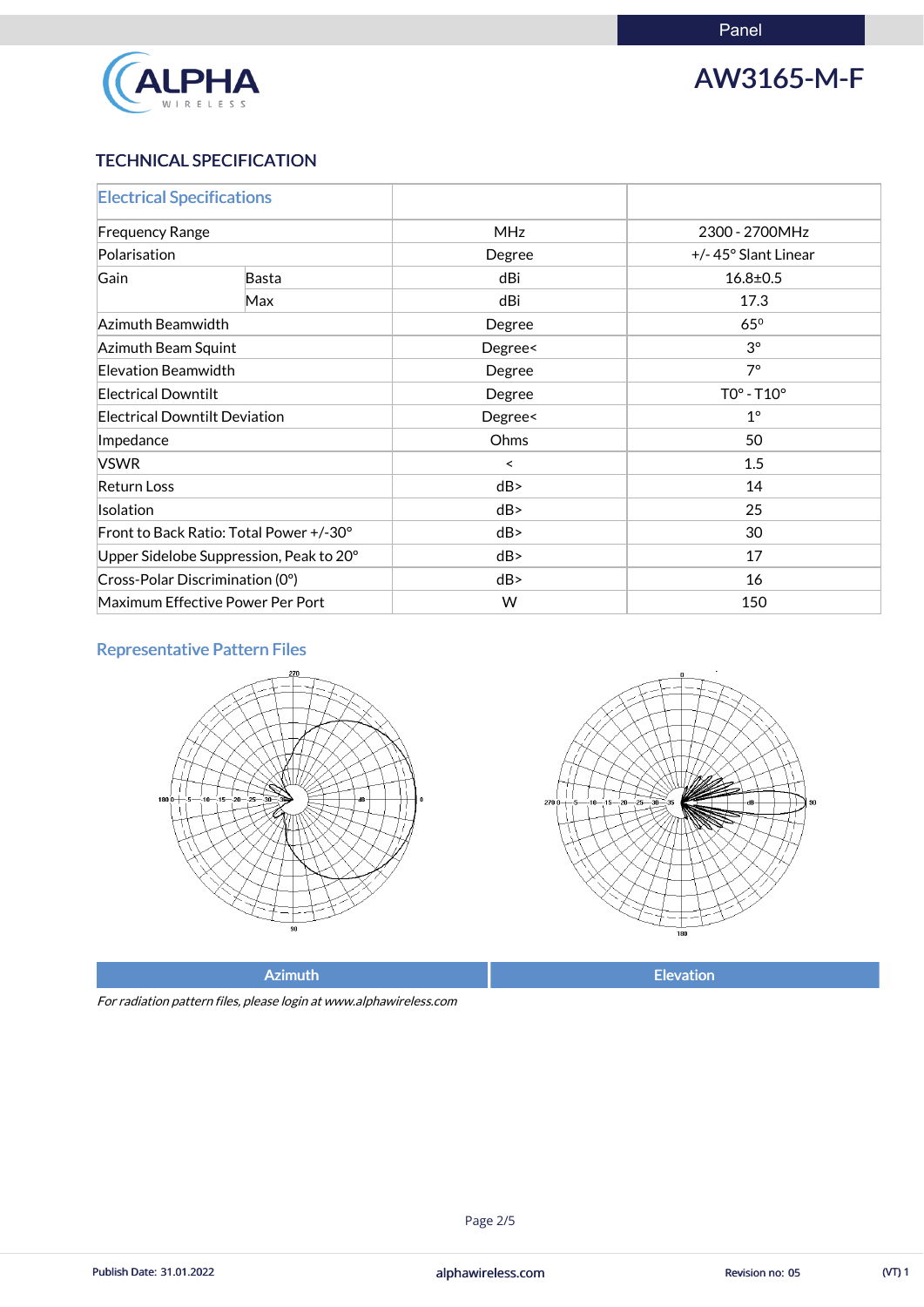

# AW3165-M-F

### TECHNICAL SPECIFICATION

| <b>Mechanical Specifications</b>                |                              |                                                      |
|-------------------------------------------------|------------------------------|------------------------------------------------------|
| Dimensions                                      | $mm$ (in)                    | $1050(41.3) \times 280(11) \times 85(3.3)$ - (LxWxH) |
| Packing Size (LxWxD)                            | $mm$ (in)                    | 1320 (52) x 240 (9.4) x 178 (7)                      |
| Net Weight (antenna)                            | kg (lb)                      | 9(19.8)                                              |
| Net Weight (mount)                              | kg (lb)                      | 1.5(3.4)                                             |
| <b>Shipping Weight</b>                          | kg (lb)                      | 10.5(23.21)                                          |
| Connector Type (Female)                         |                              | $4.3 - 10$                                           |
| Connector Quantity                              |                              | 4                                                    |
| <b>Connector Position</b>                       |                              | <b>Bottom</b>                                        |
| Windload Frontal (at Rated Wind Speed: 150km/h) | $N$ (lbf)                    | 320(72)                                              |
| Windload Lateral (at Rated Wind Speed: 150km/h) | $N$ (lbf)                    | 120(27)                                              |
| <b>Survival Wind Speed</b>                      | $km/h$ (mph)                 | 200 (125)                                            |
| Radome Material                                 |                              | <b>UV-Stabilised PVC</b>                             |
| Radome Colour                                   | <b>RAL</b>                   | 7035 (light grey)                                    |
| <b>Product Compliance Environmental</b>         |                              | <b>RoHS</b>                                          |
| Lightning Protection                            |                              | <b>DC Grounded</b>                                   |
| Cold Temperature Survival                       | $^{\circ}$ C ( $^{\circ}$ F) | $-40(-40)$                                           |
| Hot Temperature Survival                        | $^{\circ}$ C ( $^{\circ}$ F) | 70 (158)                                             |

## Array Layout and RET Information

| Y1 | Y2 |
|----|----|

| Array | Frequency<br><b>MHz</b> | Ports   | MET<br>ID |
|-------|-------------------------|---------|-----------|
|       | $2300 - 2700$           | $1 - 2$ |           |
|       | $2300 - 2700$           | $3 - 4$ |           |



# Note: Box sizes do not represent antenna sizes.

Page 3/5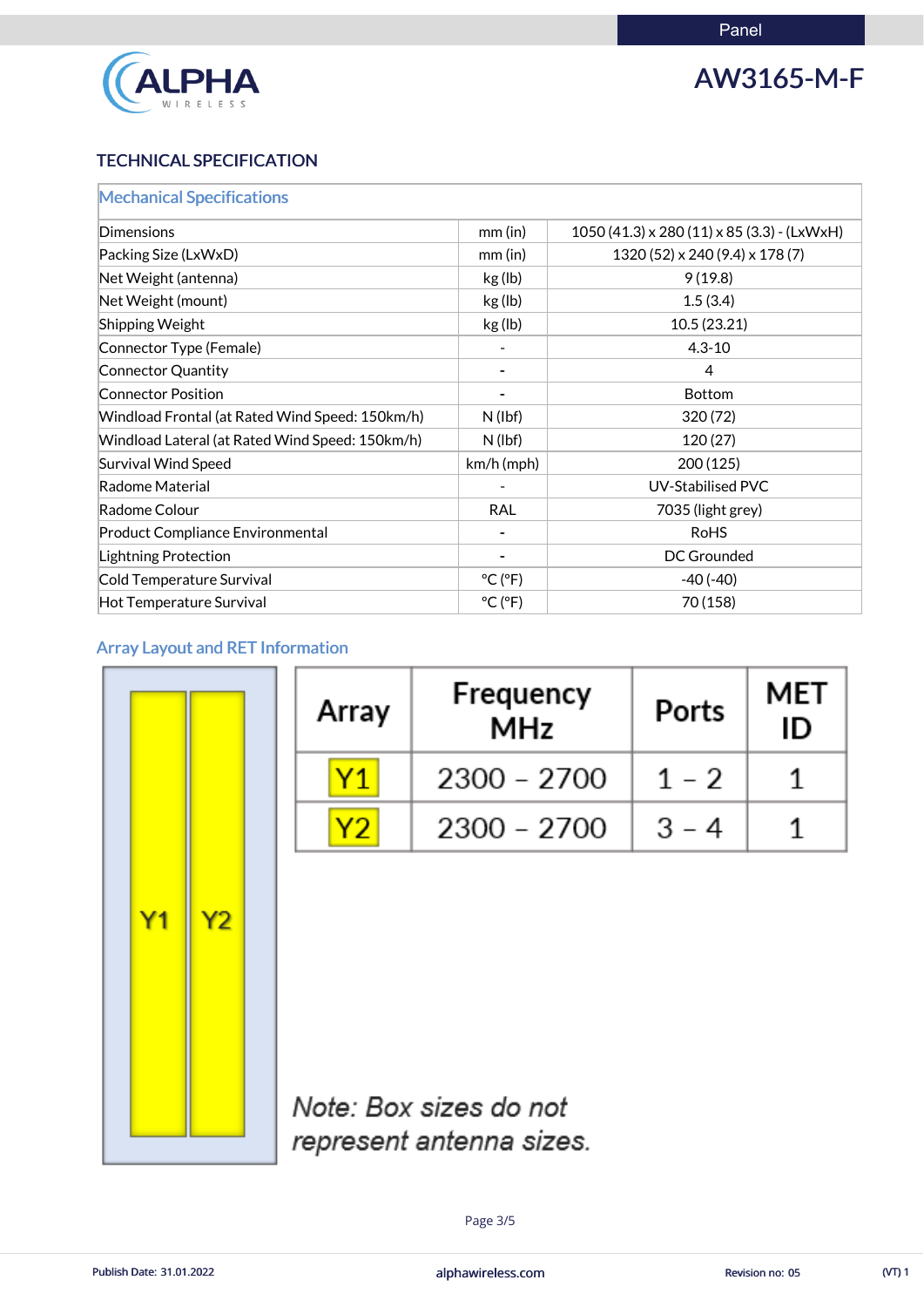

# AW3165-M-F

### Mechanical Illustration

#### All measurements are in mm (in)







(VT) 1



#### Publish Date: 31.01.2022 **alphawireless.com** alphawireless.com Revision no: 05